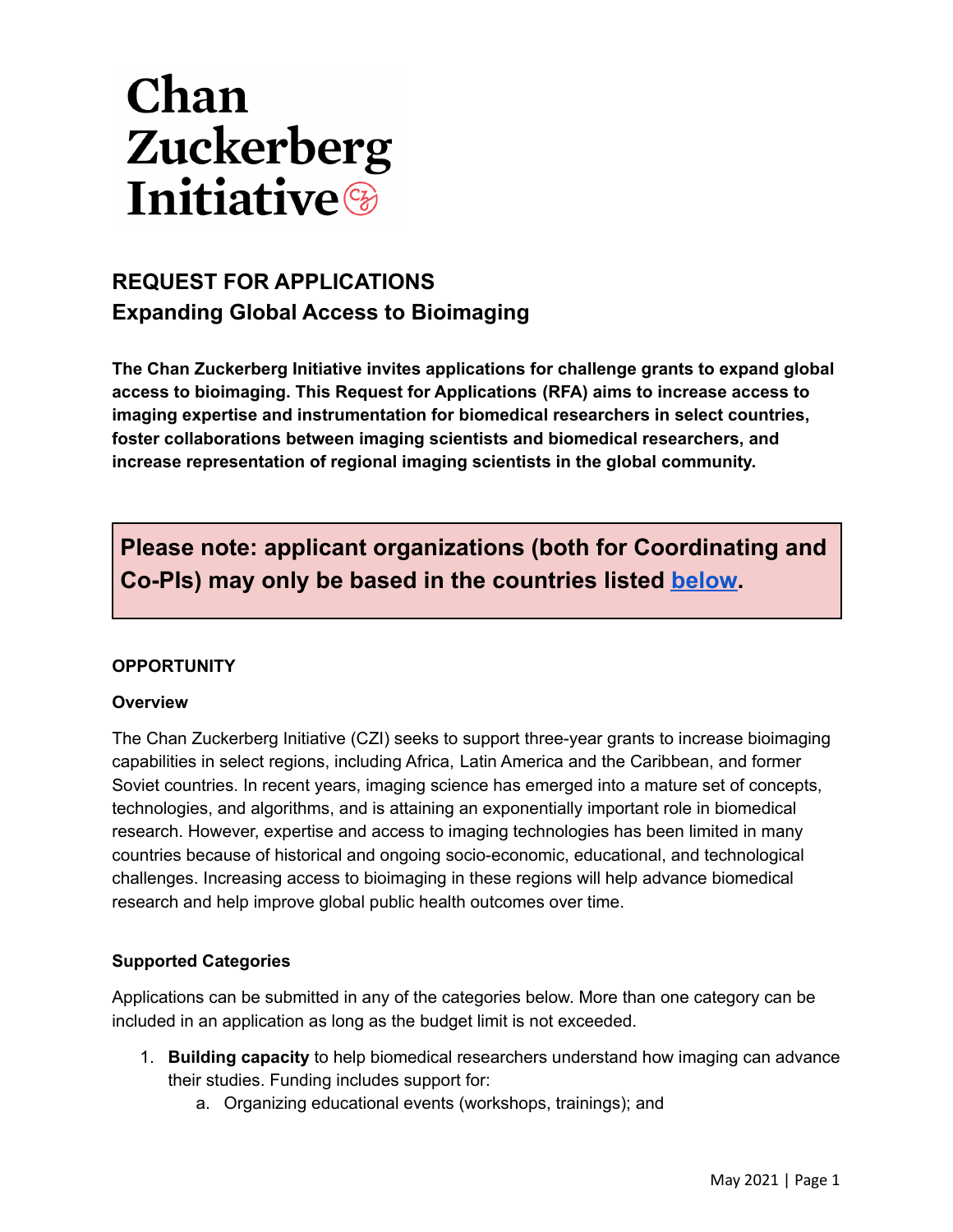- b. Visiting scholarships to invite imaging scientists from other countries to share their expertise, and/or to help to establish a new imaging method or image analysis algorithm.
- 2. **Fellowships** for postdoctoral scientists and graduate students in bioimaging science working at or supporting an imaging core (up to two per grantee) to expand the pool of imaging experts in target regions and drive adoption of imaging techniques and image analysis algorithms, and to develop new imaging technologies.
- 3. **Community development** to bring together imaging scientists in selected regions to share expertise, methods, and protocols; coordinate shared use of resources in the region; and facilitate collaborations to collectively find solutions to challenges hindering advancement and adoption of imaging. Funding includes support for:
	- a. Salary support for project coordinators in network organizations (applicants must be network organizations only);
	- b. Developing online educational and resource sharing tools;
	- c. Events bringing imaging scientists together (such as regional meetings and conferences) and helping them to stay up-to-date on quickly evolving imaging technologies and image analysis tools; and
	- d. Travel awards covering travel and lodging for biomedical scientists to use imaging technologies in their program region (e.g. traveling to use technology not available in their institution or in their country). For the purpose of this RFA, program region refers to Africa, Latin America and the Caribbean, and former Soviet countries as shown in the table below in the Eligibility section.

#### **Desired Outcomes**

Successful outcomes for this RFA program could include:

- An increased number of biomedical researchers using imaging technologies in their work;
- An increased number of external users of an imaging core;
- Advances in regional collaboration through better utilization of regional imaging infrastructure;
- Development of resources (such as core management systems) that increase the efficiency of regional imaging core use;
- An increased number of biomedical publications based on imaging systems in an imaging core; and
- Regional network organizations engaging in collaboration with their counterparts globally.

#### **ELIGIBILITY**

● Applications may be submitted by nonprofit organizations; public and private institutions, such as colleges, universities, hospitals, laboratories; units of state and local government; and eligible agencies of the federal government on behalf of imaging cores and network organizations. Network organizations may also directly submit applications. Grants are not permitted to individuals, only to organizations.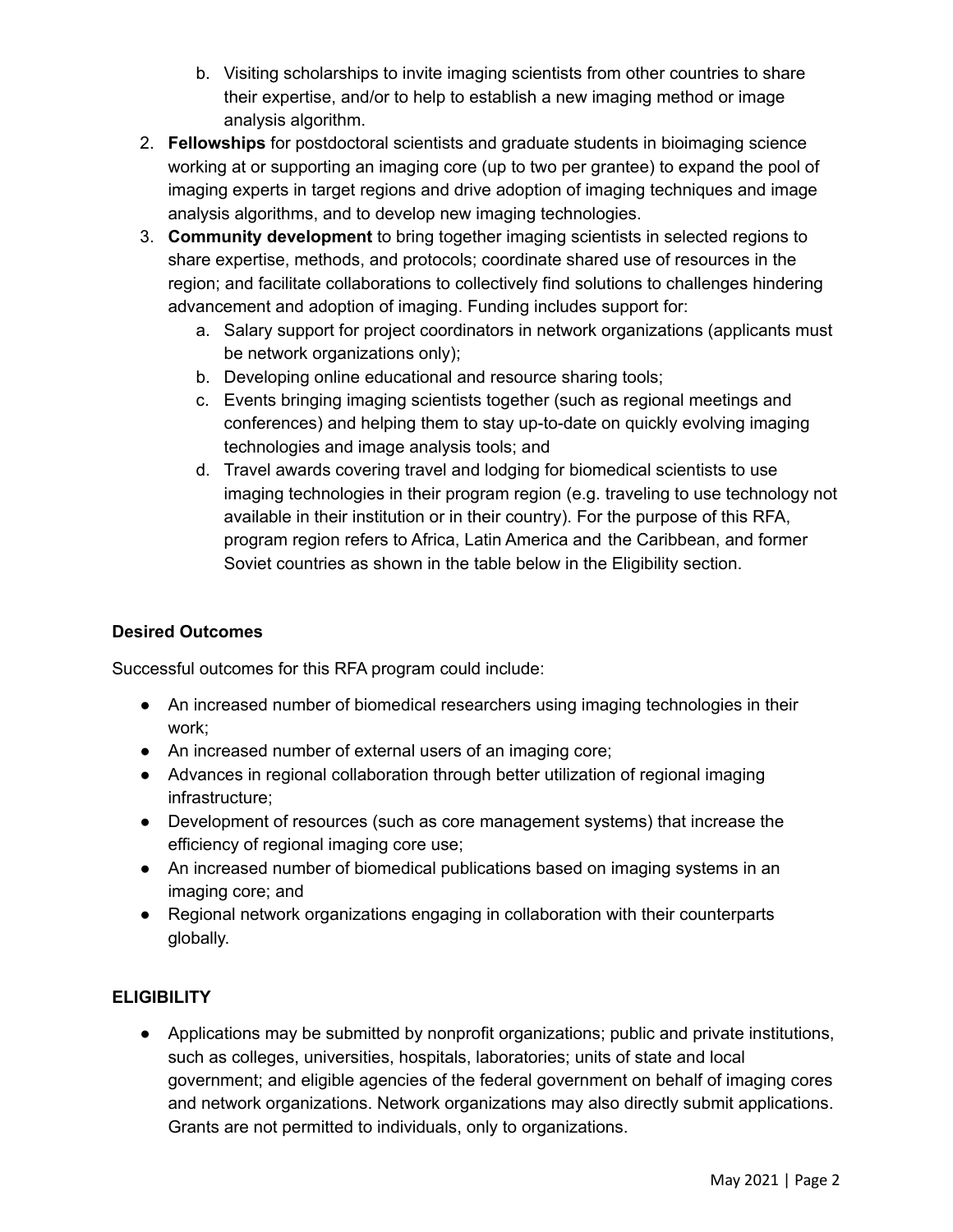- **Imaging Cores:** facilities providing public access to bioimaging expertise and technology (both software and hardware) to local and regional communities of biomedical researchers.
	- An imaging core can submit only one application, but different imaging cores from a single institution may submit separate applications.
	- Imaging cores should serve a broad community of scientists at their institutions, not just a small number of labs. Imaging cores providing support to biomedical scientists from other countries in their region are particularly encouraged to apply.
- **Network Organizations:** nonprofit organizations that bring together imaging scientists to network and collaborate; share resources, experience, and expertise; and build capacity regionally. Organizations that have just started the process of registration (for legal status of a nonprofit organization) are welcome to apply, but registration must be completed by the start date of the grant (listed below).
- Each application should designate one Principal Investigator (PI) as the Coordinating Principal Investigator (Coordinating PI). The Coordinating PI will act as the administrative contact between CZI and all PIs on the grant (Co-PIs). The Coordinating PI must submit the application on behalf of all PIs. The Coordinating PI must be affiliated with the institution submitting the application, and grant funds will be awarded to that institution, which will take responsibility for distributing funds to any other institutions.
- A Coordinating PI may submit separate applications for an imaging core and a network organization.
- Each application should have a minimum of one PI, but may designate up to three total PIs (one Coordinating PI and up to two Co-PIs).
- PIs may only serve as the Coordinating PI on one application of each type (Imaging Core and Network Organization), but may serve as a Co-PI on applications different from those they submitted.
- Co-PIs may serve as a Co-PI on multiple applications.
- PIs/Co-PIs on one application may be employed at the same or at different institutions.
- Organizations (both for Coordinating and Co-PIs) may only be based in the following countries:

<span id="page-2-0"></span>

| <b>AFRICA</b>  | <b>AMERICAS</b>      | <b>FORMER SOVIET</b><br><b>COUNTRIES</b> |
|----------------|----------------------|------------------------------------------|
| Algeria        | <b>The Caribbean</b> | Armenia                                  |
| Angola         | Antigua and Barbuda  | Azerbaijan                               |
| <b>Benin</b>   | Bahamas              | <b>Belarus</b>                           |
| Botswana       | <b>Barbados</b>      | Estonia                                  |
| Burkina Faso   | Dominica             | Georgia                                  |
| <b>Burundi</b> | Dominican Republic   | Latvia                                   |
| lCameroon      | Grenada              | Lithuania                                |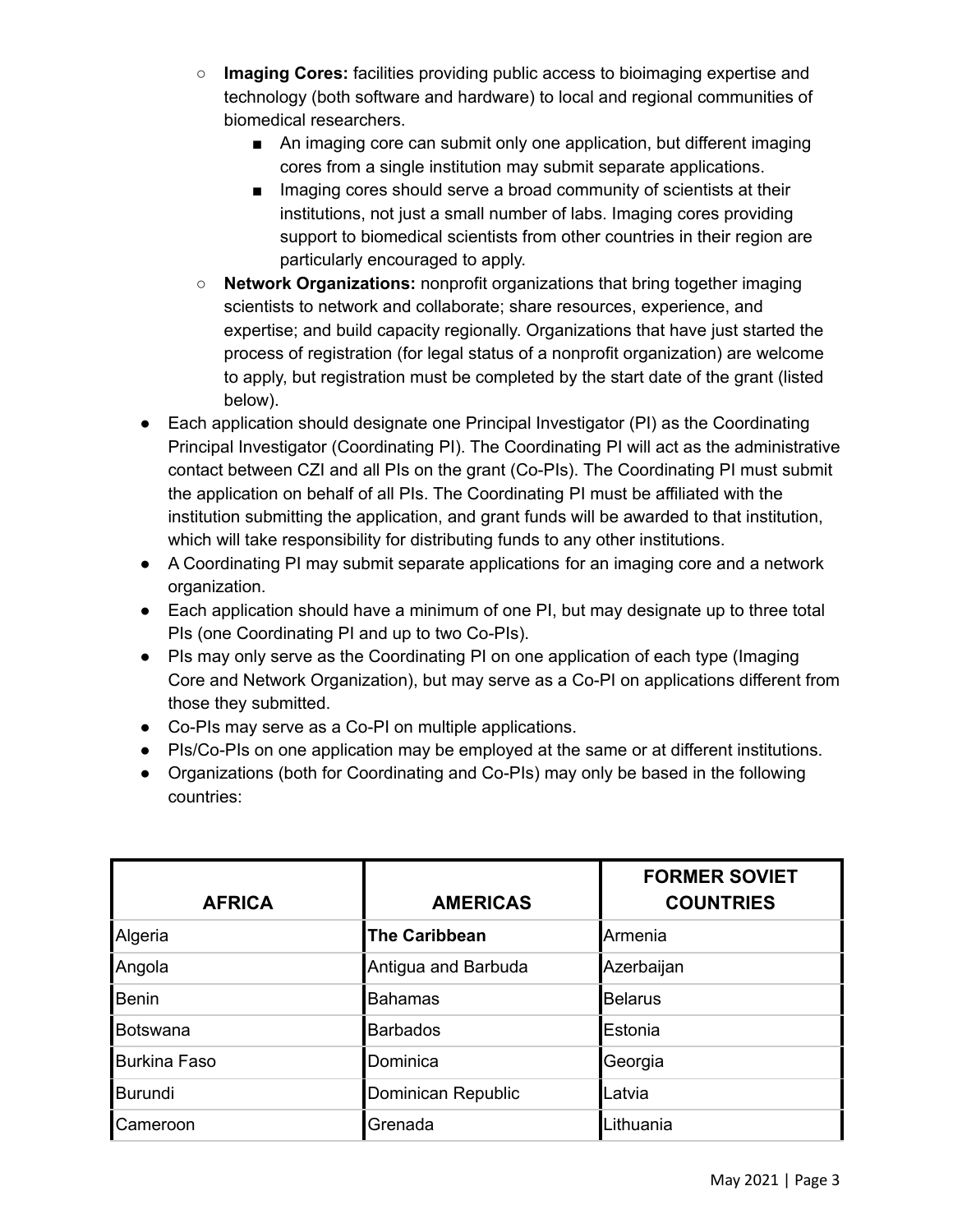| Cape Verde                          | Haiti                  | Moldova             |
|-------------------------------------|------------------------|---------------------|
| Central African Republic            |                        | Kazakhstan          |
| Chad                                | <b>Central America</b> | Kyrgyzstan          |
| Comoros                             | <b>Belize</b>          | Tajikistan          |
| Democratic Republic of the<br>Congo | Costa Rica             | <b>Turkmenistan</b> |
| Republic of the Congo               | El Salvador            | <b>Ukraine</b>      |
| Djibouti                            | Guatemala              | <b>Uzbekistan</b>   |
| Egypt                               | Honduras               |                     |
| <b>Equatorial Guinea</b>            | Nicaragua              |                     |
| Eritrea                             | Panama                 |                     |
| Eswatini                            |                        |                     |
| Ethiopia                            | <b>North America</b>   |                     |
| Gabon                               | Mexico                 |                     |
| The Gambia                          |                        |                     |
| Ghana                               | <b>South America</b>   |                     |
| Guinea                              | Argentina              |                     |
| Guinea-Bissau                       | Bolivia                |                     |
| <b>Ivory Coast</b>                  | <b>Brazil</b>          |                     |
| Kenya                               | Chile                  |                     |
| Lesotho                             | Colombia               |                     |
| Liberia                             | Ecuador                |                     |
| ∣Libya                              | Guyana                 |                     |
| Madagascar                          | Paraguay               |                     |
| Malawi                              | Peru                   |                     |
| Mali                                | Suriname               |                     |
| Mauritania                          | Uruguay                |                     |
| Mauritius                           | Venezuela              |                     |
| Morocco                             |                        |                     |
| Mozambique                          |                        |                     |
| Namibia                             |                        |                     |
| Niger                               |                        |                     |
| Nigeria                             |                        |                     |
| Rwanda                              |                        |                     |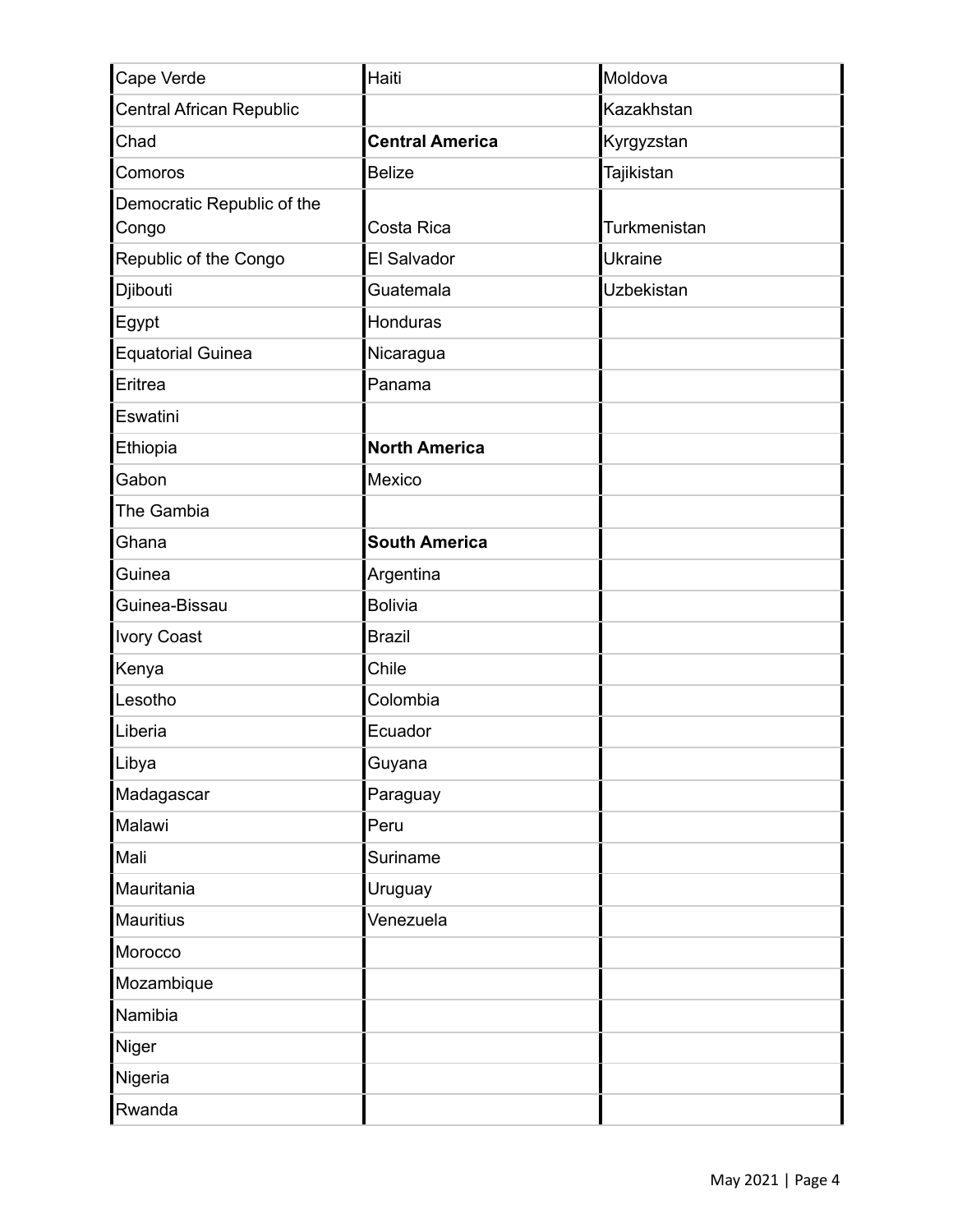| Sao Tome and Principe |  |
|-----------------------|--|
| Senegal               |  |
| Seychelles            |  |
| Sierra Leone          |  |
| Somalia               |  |
| South Africa          |  |
| South Sudan           |  |
| Sudan                 |  |
| Tanzania              |  |
| Togo                  |  |
| Tunisia               |  |
| Uganda                |  |
| Zambia                |  |
| Zimbabwe              |  |

- Prior to award, all grant applications will be reviewed for compliance with the United States Treasury Department's Office of Foreign Asset Control (OFAC) sanctions program, the United States Department of Commerce's export administration regulations, the Foreign Corrupt Practices Act (FCPA), any other applicable U.S. laws and regulations, and any corresponding laws and regulations in the country where the applicant is based. All grant agreements will also require the grantee to comply with these laws and regulations. For additional information please refer to: the U.S. [Treasury](https://www.treasury.gov/resource-center/sanctions/Pages/default.aspx) [Department's](https://www.treasury.gov/resource-center/sanctions/Pages/default.aspx) resources, the International Trade Administration's [website](https://www.trade.gov/us-export-controls) on US Export [Controls,](https://www.trade.gov/us-export-controls) and the Department of Justice's [website](https://www.justice.gov/criminal-fraud/foreign-corrupt-practices-act) on the FCPA.
- CZI encourages applications from people from underrepresented populations, women, and early-career scientists.
- Facebook employees, including employees of any subsidiary Facebook entities, as well as employees of Chan Zuckerberg Initiative, LLC, are not permitted to apply.
- CZI reserves the sole right to decide if an applicant and applicant organization meet the eligibility requirements.
- CZI reserves the right to request budget changes upon award.

CZI suggests that you consult your home institution to determine eligibility to apply for this grant and your institutional policy on indirect costs. For questions about eligibility for this award or the application process, please contact us in advance of the proposal deadline at [sciencegrants@chanzuckerberg.com](mailto:sciencegrants@chanzuckerberg.com). Deadline extensions will not be granted.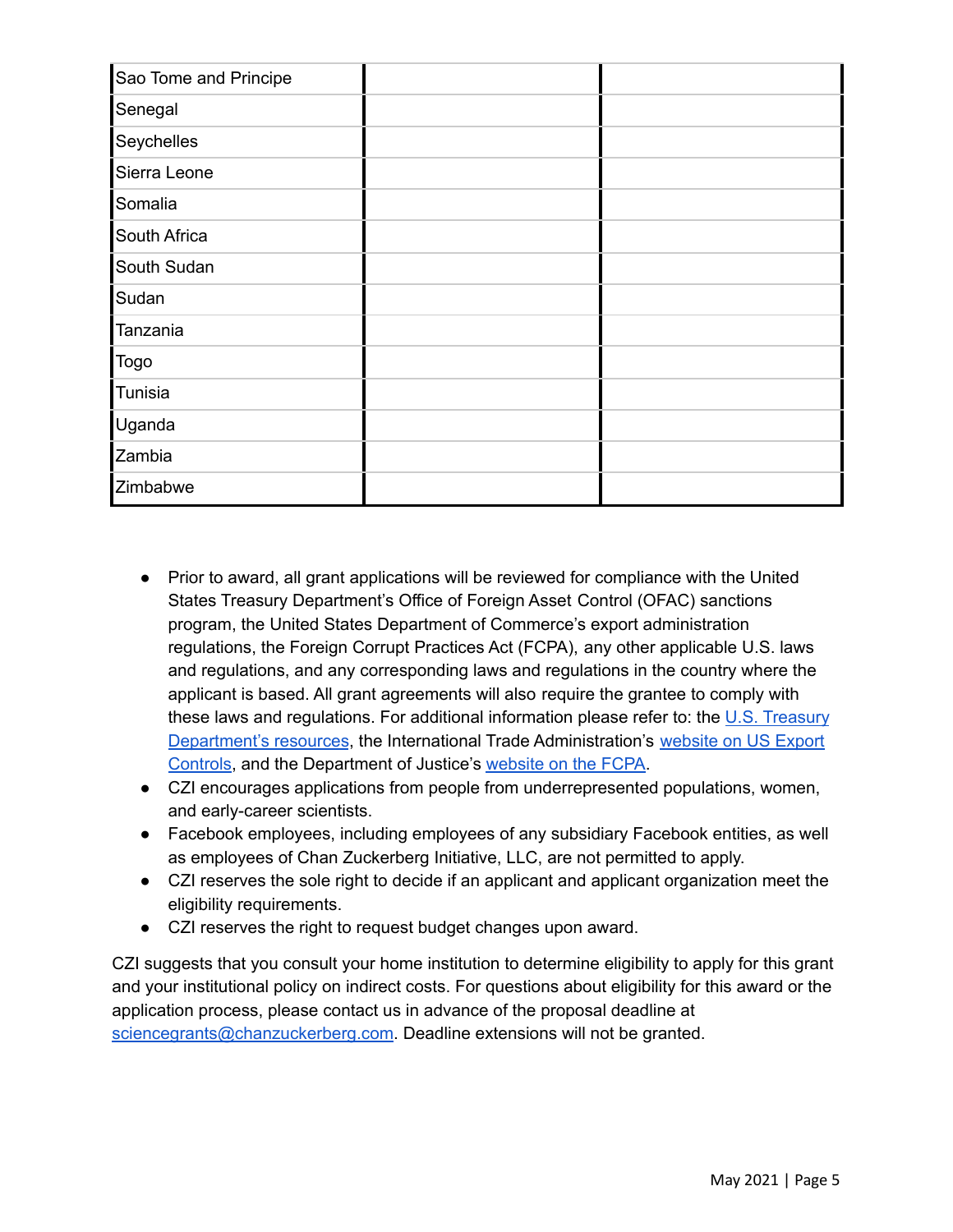#### **APPLICATION REQUIREMENTS**

#### **Key Dates**

| May 25, 2021     | Application portal opens                               |
|------------------|--------------------------------------------------------|
| June 9, 2021     | Informational webinar - sign up here                   |
| July 20, 2021    | Applications due by 5 p.m. Pacific Time (PT)           |
| October 2021     | Earliest notification of decisions (subject to change) |
| December 1, 2021 | Earliest start date (subject to change)                |

**Award period and start date:** Awards will be three years (36 months) in duration with a start date of no earlier than December 1, 2021. Actual start date may vary.

**Budget limits:** \$200,000 USD total costs (inclusive of 15 percent indirect costs) for three years for imaging cores; \$300,000 USD total costs (inclusive of 15 percent indirect costs) for three years for network organizations.

**Application specifics:** All applications must be completed and submitted through CZI's online grants management portal at <https://apply.chanzuckerberg.com>. It is recommended that applicants familiarize themselves with this portal well in advance of the application deadline. Detailed application instructions are available on the Chan [Zuckerberg](https://chanzuckerberg.com/rfa/expanding-global-access-bioimaging/) Initiative website, as well as in the grants [management](https://apply.chanzuckerberg.com/) portal.

#### **SELECTION PROCESS**

The Chan Zuckerberg Initiative's core [values](https://chanzuckerberg.com/science/our-values-approach/) center around people, technology, collaboration, and open science. We adhere to those values in both proposal selection and evaluation of progress.

CZI will evaluate all applications for scientific merit through independent expert review. Final decisions will be made by CZI staff in consultation with our scientific advisors. There is no expectation of any specific number of awards, and the Chan Zuckerberg Initiative reserves the sole right to not recommend the funding of any applications. CZI does not provide feedback on decisions for unfunded proposals.

Selection of awardees will be based on:

- The quality of the proposal, and the expertise and capacity of the group for addressing the proposed project;
- Significance and potential impact of the project; and
- Potential of the awardee to contribute to an increased adoption of imaging in biomedical sciences in their region.

#### **POLICIES**

● Funds from this award are intended to support research activities. Grants are made to organizations to support the work of the named Principal Investigator, and reasonable flexibility on how these funds are utilized is allowed, provided that funds are used to support research activities related to the project. A detailed budget is required at the time of application.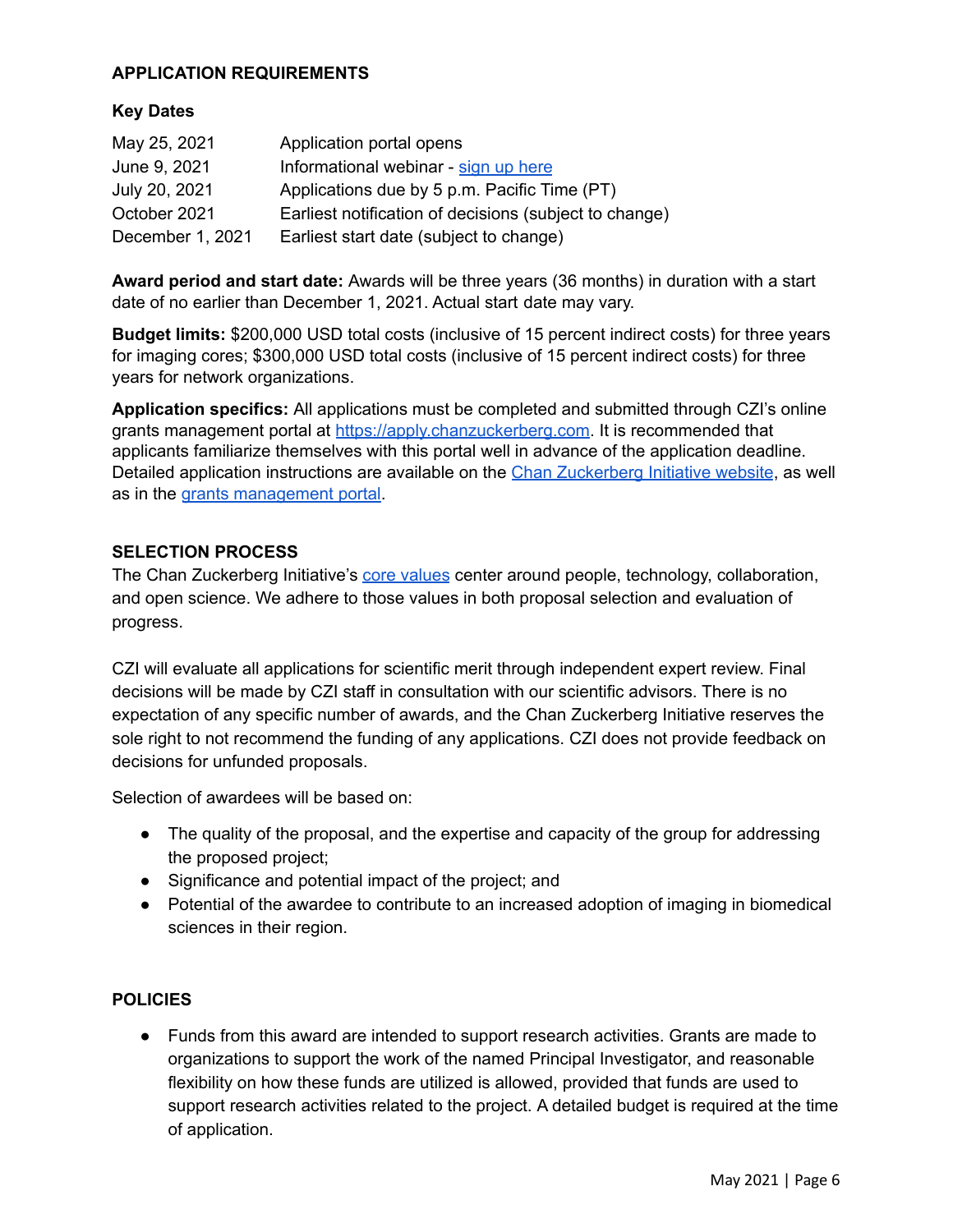- For awarded projects, financial statements and progress reports will be due at the conclusion of each grant year, and occasionally more frequently. Specific deliverable requirements will be outlined in the award notification. Grantees of funded projects will be required to participate in regular meetings, including annual scientist meetings (which may be in person or virtual). Travel support for these meetings will be provided by CZI separately from the requested grant funds.
- Grantees may obtain funds for their research from other funding sources, provided that there is no conflict with meeting the terms of the CZI award.
- Unused research funds may be carried over to the following year, and requests for no-cost extensions will be considered at the end of the overall project period and upon receipt of an annual report.
- Indirect costs cannot exceed 15 percent of direct costs. Indirect costs may not be assessed on capital equipment or subcontracts, but subcontractors may include up to 15 percent indirect costs of their direct costs.
- Grantees must use all grant funds exclusively for activities conducted outside the United States of America. Travel expenses to the United States must not be covered from the requested grant funds.
- **Ethical conduct:** CZI advocates the highest standards for the ethical conduct of research. In addition to requirements of their own countries, grantees must adopt procedures for the use of animals in research and for the ethical treatment of human subjects and tissue donors, including obtaining their or their appropriate proxy's written informed consent. CZI regards the policies of the National Institutes of Health as a strong model for such procedures.
- **Data, publication, and dissemination policies:** To accelerate scientific discovery and collaboration, CZI supports a consent, sharing, and publication policy for open and rapid dissemination of proposal results, including methods, data, and reagents, and a policy for software development that maximizes accessibility, reuse, and shared development. Under rare circumstances, exceptions to the above may be considered where there are specific situations that make meeting these goals impossible or counterproductive to the project.
	- **Software code:** CZI requires sharing of software code developed by its grantees generally to be made publicly available on GitHub (or a similar public service). All new code must be released under a permissive open source license (MIT, BSD 2-Clause, BSD 3-Clause, or Apache v2.0). All pre-existing and derivative code must be licensed under the most permissive license possible, given the licensing terms of the pre-existing code. All analysis packages must be released through the appropriate language-specific package manager (e.g., PyPi for Python, Bioconductor and CRAN for R) with documentation, example data, and interactive demos (e.g., Jupyter notebooks), and the use of Docker or similar container technologies to ensure portability and reproducibility. Software code supported by CZI should be archived for long-term digital [preservation](https://www.softwareheritage.org/archive/) and [citability](https://guides.github.com/activities/citable-code/), when applicable.
	- **Content and data sharing:** CZI is committed to developing and using platforms that disseminate data openly and freely. Any datasets either curated or generated through the proposal must be made as publicly available and easily accessible through an appropriate data [repository](https://www.re3data.org/) as legally permissible, when applicable,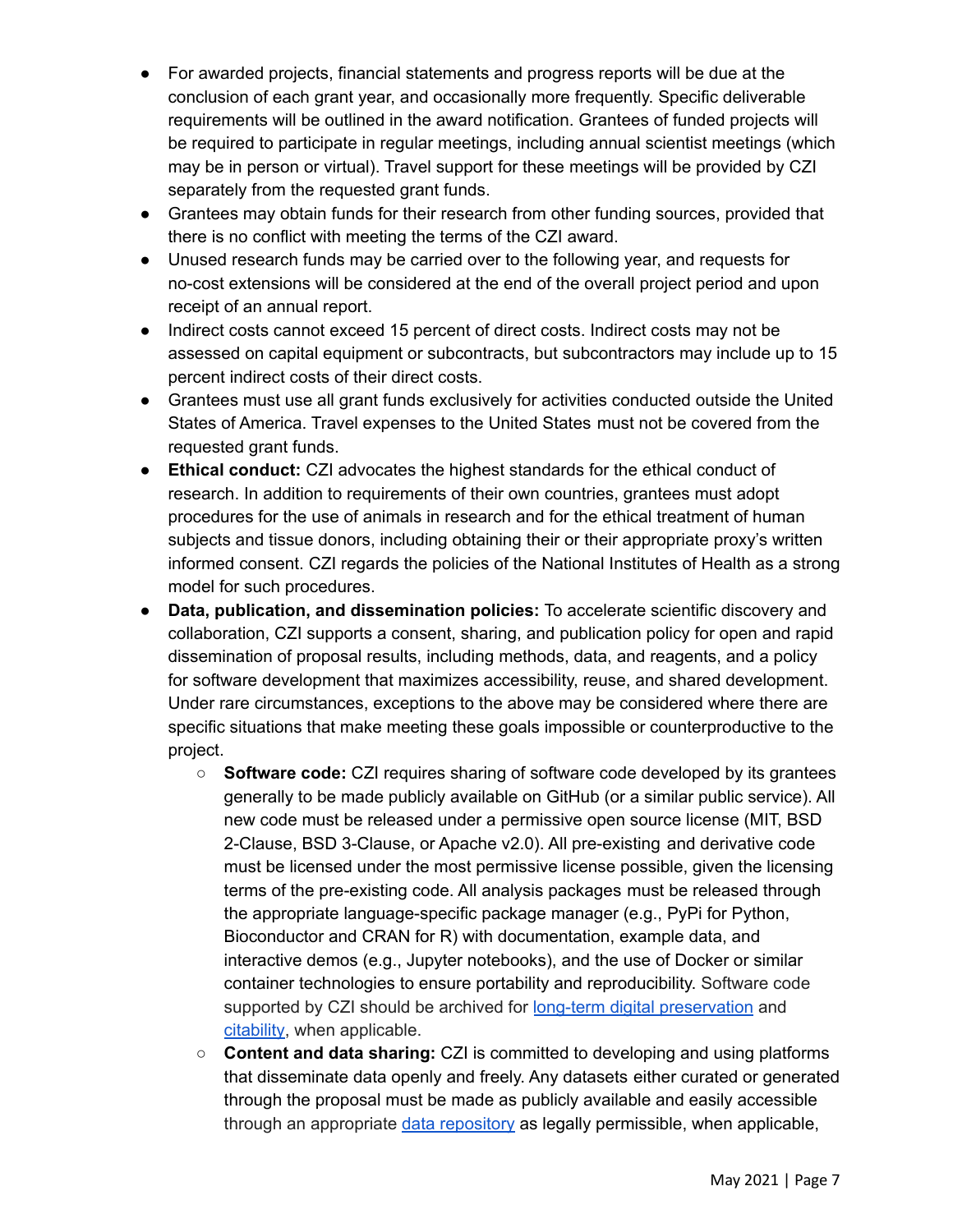under an Open Definition [conformant](http://opendefinition.org/licenses/) license. Ideally, data sets would not include personally identifiable information, but if they do, consent to sharing the data must be obtained. Metadata, documentation, and intended use cases, as appropriate, must be made available under an Open Definition conformant license, preferably CC0 or CC BY/CC BY SA for content that requires explicit attribution.

- **Publications:** To encourage rapid dissemination of results, any publications related to this funded work must be submitted to a preprint server (such as bioRxiv, medRxiv, arXiv, or any appropriate preprint repository), at or before the first submission to a journal. Experimental protocols must be made publicly available through a protocol sharing service, such as protocols.io. Scientific publications, preprints, and presentations that result from this award should acknowledge support from this funding.
- **Reagent sharing:** Resources and reagents developed with this funding support must be available for rapid dissemination to the community, where possible in an accessible community repository, such as Addgene (for plasmids/DNA reagents/viruses) and Jackson Labs (for model systems lines), etc. This requirement applies to cell lines, transgenic organisms, plasmids/clones, antibodies, and other reagents.
- **Consent:** All human tissues must be adequately and fully consented to permit full sharing of the resulting data and any resulting tools, in accordance with laws and regulatory, or requirements. Any desired exceptions to this policy must be identified at the time of application, and such requests may affect the application's chance of success. We are aware that there may be circumstances where broad consent may be challenging, and in some cases consent may be subject to revocation; we encourage investigators to discuss these cases with CZI scientific staff.
- **Intellectual property rights:** CZI does not require assignment of ownership to any data, published results, or any other intellectual property that results from the work funded by these grants but will have the same rights generally granted to others. CZI supports and promotes policies that enable results and technologies to have the broadest reach and impact. To this end, all newly developed software must be made available through permissive open source licenses as described more fully above. Other technology and intellectual property rights (such as patents) must be made freely available for all academic and non-commercial use, and where intellectual property rights are commercialized, they must generally be subject to non-exclusive commercial licenses that enable broad availability and dissemination.
- Applications selected through this process will either be funded by the Chan Zuckerberg Initiative Foundation (CZIF) or recommended for funding through the Chan Zuckerberg Initiative Donor-Advised Fund (CZI DAF) at the Silicon Valley Community Foundation (SVCF).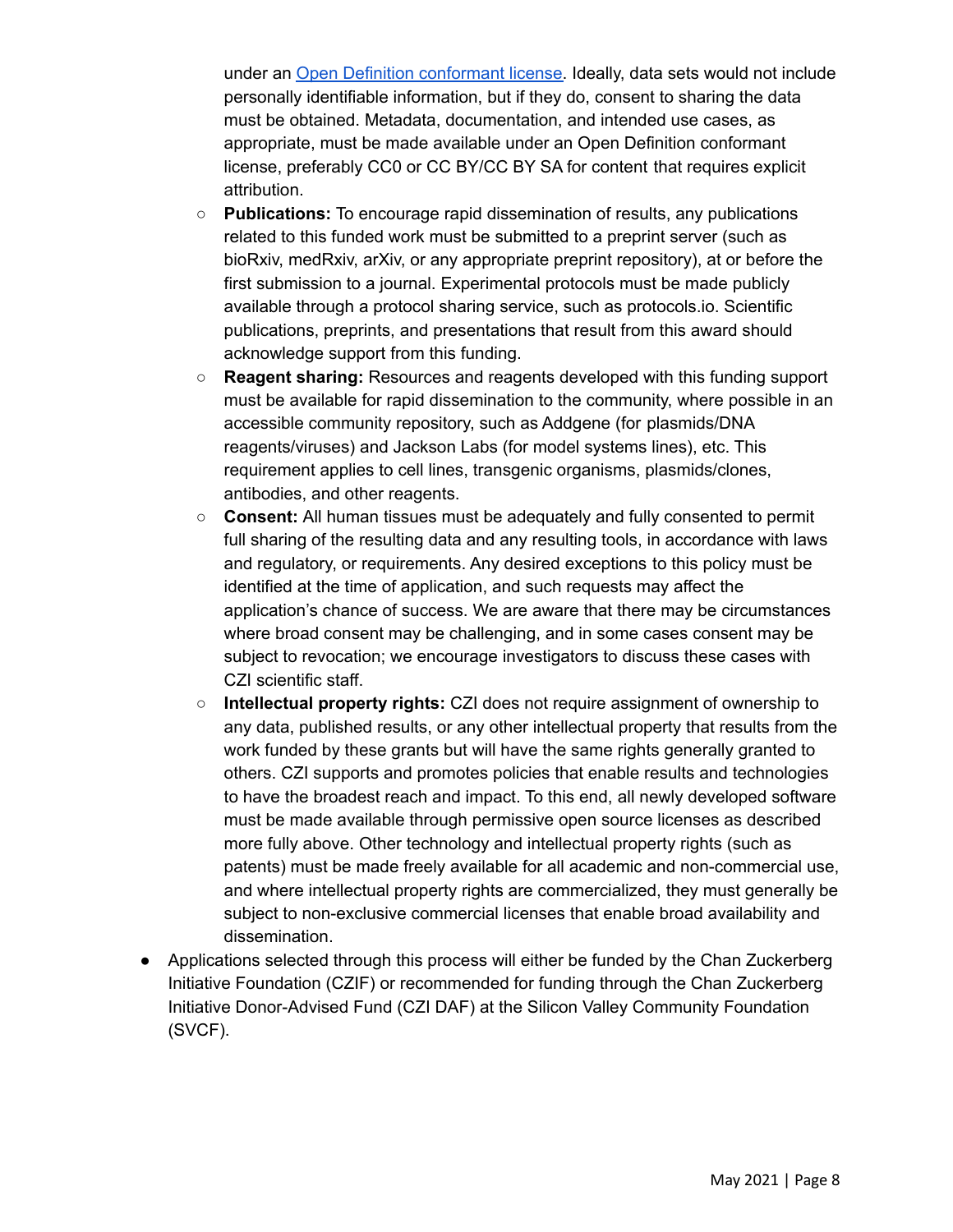#### **CONFIDENTIALITY**

All submitted applications will be kept confidential, except (1) as necessary for our evaluation or to comply with any applicable laws; and (2) to the extent that the application is made public or available to others without a duty of confidentiality through no fault of CZI. Notwithstanding, successfully funded proposals may be made publicly available and/or shared with other grantees or collaborators. Unfunded proposals will remain confidential as provided herein; however, information, including brief summaries of the proposed projects, project metrics, and the types of organizations that have applied for funding, may be made publicly available in aggregate form. Application materials will not be returned to applicants.

#### **RFA CONTACT**

For administrative and programmatic inquiries, technical assistance, or other questions pertaining to this RFA, please contact [sciencegrants@chanzuckerberg.com](mailto:sciencegrants@chanzuckerberg.com).

**IMPORTANT DOCUMENTS** Application [Instructions](https://apply.chanzuckerberg.com/protected/resource/eyJoZnJlIjogOTQ1OTM2NzAsICJ2cSI6IDE2OTU5NH0/) [Institutional](https://apply.chanzuckerberg.com/protected/resource/eyJoZnJlIjogOTQ1ODEyNDksICJ2cSI6IDE2ODQ2Nn0/) Approval Form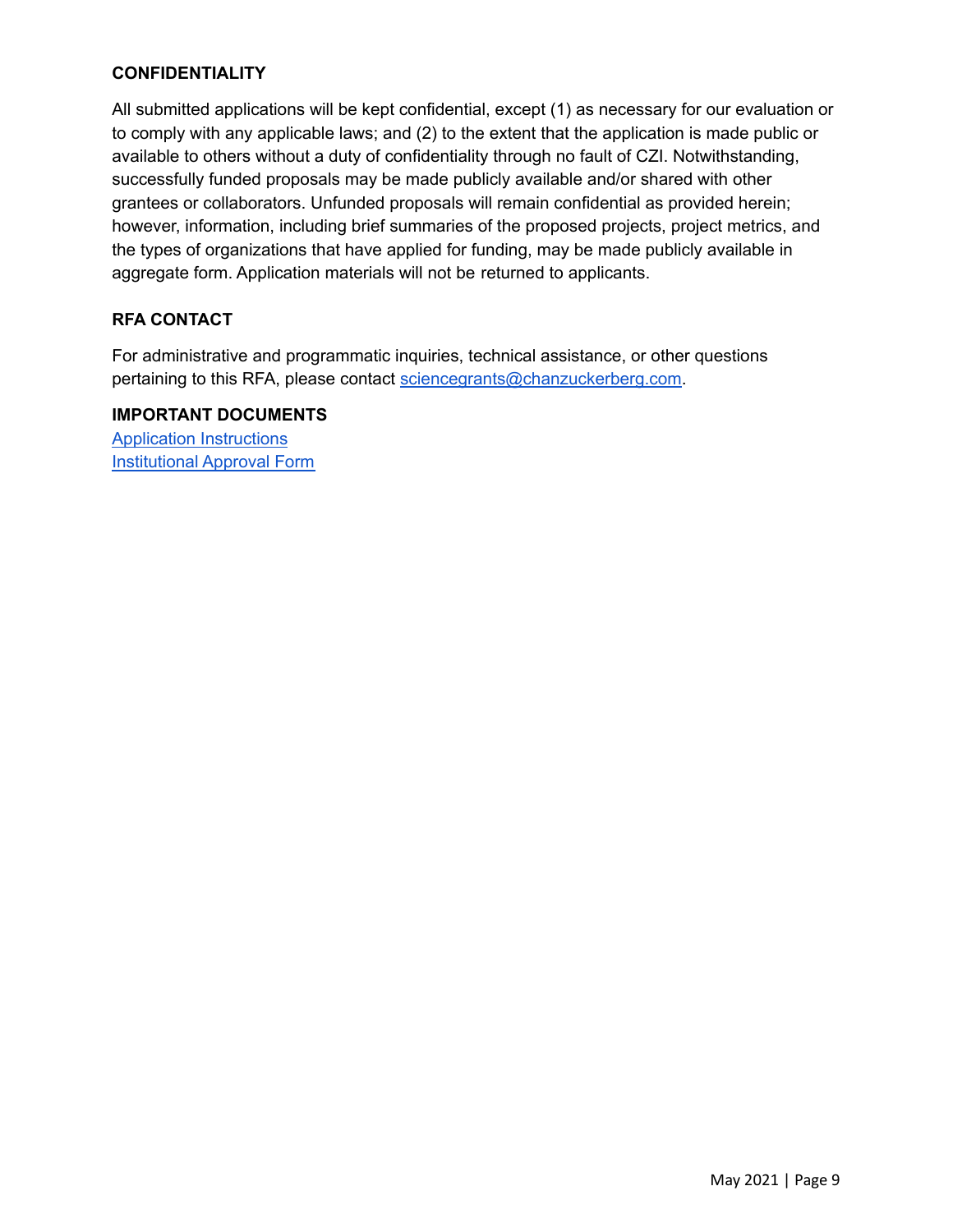# Chan Zuckerberg **Initiative**

### **APPLICATION INSTRUCTIONS Expanding Global Access to Bioimaging**

#### **Some helpful information as you get started:**

- This document contains:
	- o General quidance on using the portal
	- o How to submit an [application](#page-11-0)
	- o [Application](#page-12-0) details specific to this RFA
- Please review the Request for [Applications](https://chanzuckerberg.com/rfa/expanding-global-access-bioimaging/).
- The Chan Zuckerberg Initiative uses SurveyMonkey Apply (SMApply) as its grants management portal. All applications must be submitted through this portal (<https://apply.chanzuckerberg.com>). SMApply is configured to work best using the Google Chrome browser. It is recommended that you familiarize yourself with this portal well in advance of any deadlines. Deadline extensions will not be granted.

#### ● **Key Dates:**

| May 25, 2021     | Application portal opens                               |
|------------------|--------------------------------------------------------|
| July 20, 2021    | Applications due by 5 p.m. Pacific Time (PT)           |
| October 2021     | Earliest notification of decisions (subject to change) |
| December 1, 2021 | Earliest start date (subject to change)                |

#### **● Application Specifics:**

- **Eligibility:** Please refer to the RFA [announcement](https://chanzuckerberg.com/rfa/expanding-global-access-bioimaging/).
- **Award Period:** Awards will be three years (36 months) in duration with a start date of no earlier than December 1, 2021. Actual start date may vary.
- **Award amount:** \$200,000 USD total costs (inclusive of 15 percent indirect costs) for three years for applications from imaging cores; \$300,000 USD total costs (inclusive of 15 percent indirect costs) for three years for network organizations. Budgets will be evaluated for appropriateness relative to the scope of work proposed. Indirect costs cannot exceed 15 percent of direct costs.
- **Number of Principal Investigators (PI and Co-PIs):** Each application should have a minimum of one PI, but may designate up to three total PIs (one Coordinating Principal Investigator and up to two Co-Principal Investigators (Co-PIs)).
- Institutional sign-off is required.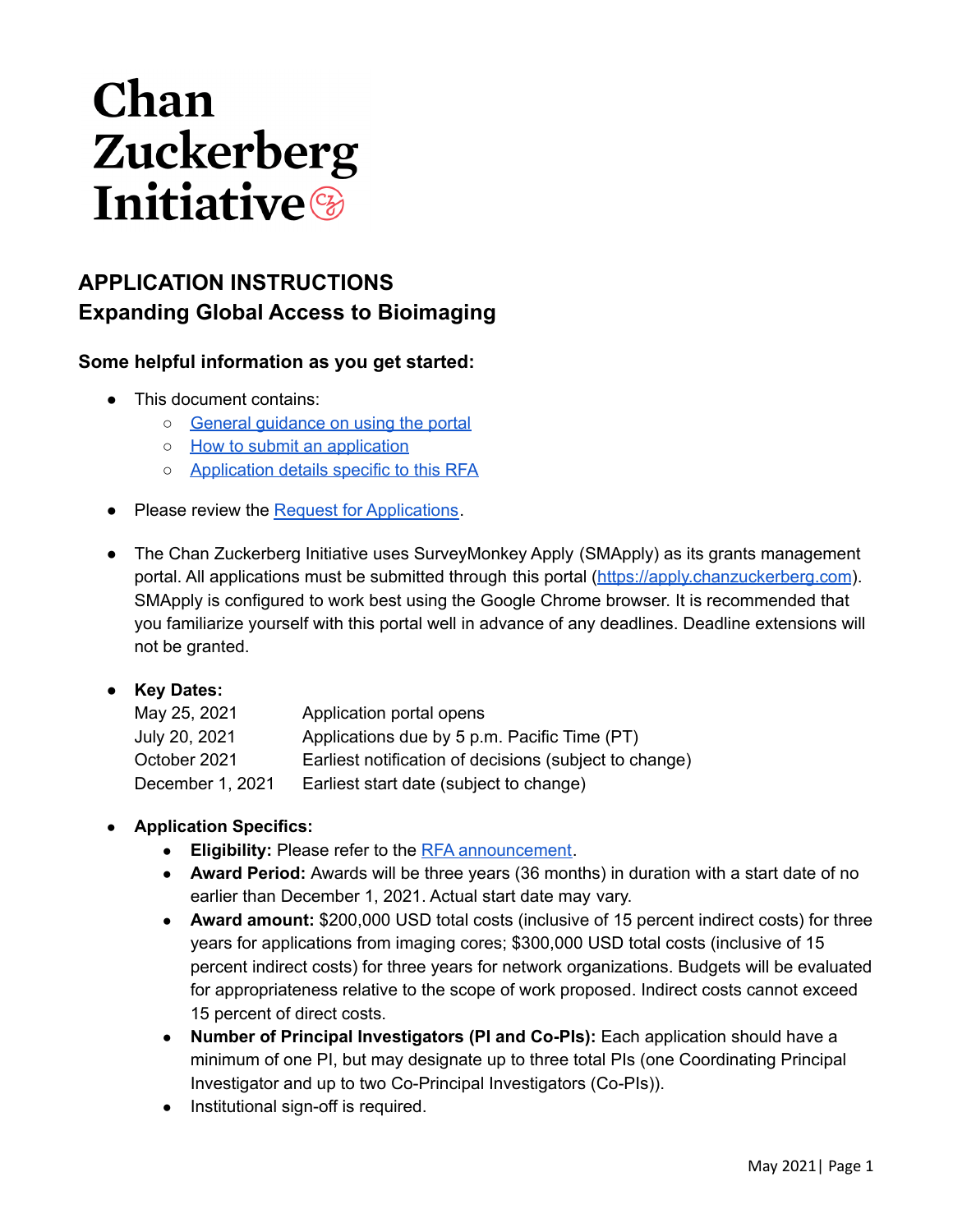# <span id="page-10-0"></span>**GETTING STARTED**

**Account setup:** The applicant (Coordinating PI) must first set up an account in the CZI online grants portal at [https://apply.chanzuckerberg.com/.](https://apply.chanzuckerberg.com/) Only the Coordinating PI needs to set up an account.

To set up an account:

- 1. Go to <https://apply.chanzuckerberg.com/>.
- 2. Click the green Register button in the upper right corner.
- 3. Complete the requested fields and then click the green Create Account button.
- 4. Click the green Continue button to proceed to the site.

Please note you will need to verify your account through the auto-email that you receive after registering. You will not be able to submit an application until your account is verified.

**Personal data:** Where we ask for personal data of individuals in grant applications, please only submit personal data that you have a right to provide. We will use and store any personal data collected through the application process for grant-related purposes (e.g., administering the grant, decision-making related to grants, and analysis of our grant practices), subject to the limitation in the Equal Opportunity & Diversity section. The Chan Zuckerberg Initiative Foundation and Chan Zuckerberg, LLC (collectively "CZI") will be the "data controllers" for any such personal information, and the data may be stored on servers outside of your home country, including within the United States. If you have any questions or concerns regarding our privacy practices or collection or use of personal data, you can contact us at [privacy@chanzuckerberg.com](mailto:privacy@chanzuckerberg.com).

**Navigating the portal:** Once you have set up an account, you can log in to the grants portal at [https://apply.chanzuckerberg.com/.](https://apply.chanzuckerberg.com/) Using the links in the upper right corner, you can access available programs (which includes Chan [Zuckerberg](https://apply.chanzuckerberg.com/) Initiative RFAs for all CZI areas, not just Science) and any applications you have in preparation or previously submitted. Use the information ("i") link to get help with the portal. To access your account information, click on your name in the upper right. Your application will pre-populate with the name and email listed in your account information so if you need to edit it, click on your name in the upper right corner to make any necessary changes.

**Forgotten username or password:** If you have forgotten your username or password, please navigate to the grants portal at <https://apply.chanzuckerberg.com/> and click on the Log In link located in the upper right corner. Click the "Forgot your password?" link and then enter the email address associated with your SMApply account. You will then receive an email with information to reset your password. Please note that your username is your email address.

**Other questions:** If you have other questions about using the portal, please use the information ("i") link in the upper right corner of the window. Here you will find a link to FAQs about using the portal, as well as links to submit specific help requests. If you have specific questions about the RFA, please contact us at [sciencegrants@chanzuckerberg.com](mailto:sciencegrants@chanzuckerberg.com).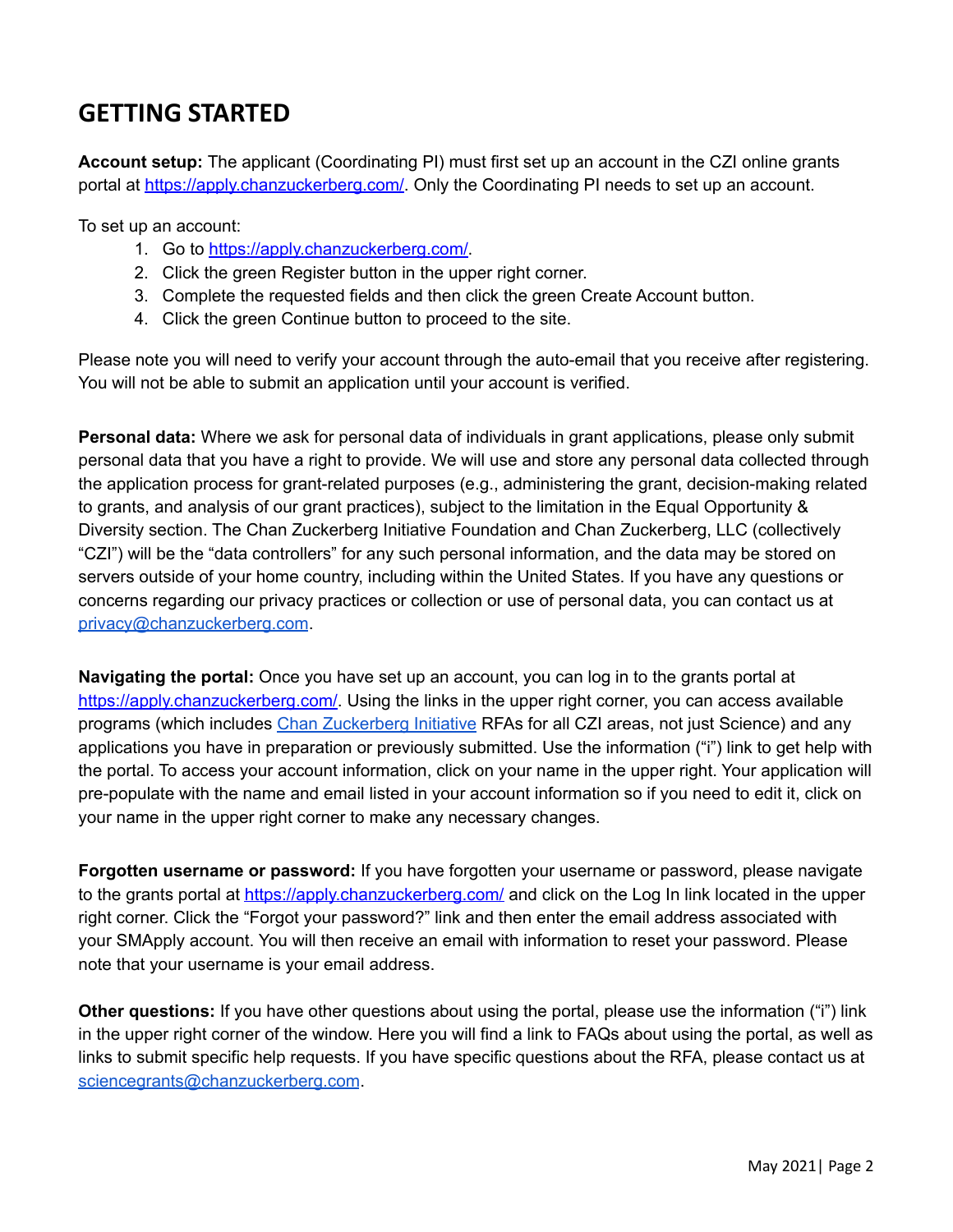# <span id="page-11-0"></span>**SUBMITTING AN APPLICATION**

#### **To submit an application:**

- 1. Go to [https://apply.chanzuckerberg.com.](https://apply.chanzuckerberg.com)
- 2. Log in.
- 3. Click the green View Programs button that is displayed or click on the Programs link in the upper right corner. This will bring you to a listing of all programs/RFAs that CZI is hosting in SMApply. To **find the program/RFA** you are looking for, you may need to scroll down.
- 4. Find the program/RFA you are interested in and click the green More button.
- 5. Click the green Apply button in the upper right and complete all sections (details below).
	- a. You will first be prompted to **enter the title** of your application, after which you will have access to the application tasks to complete. Project title is limited to 75 characters, including spaces. If you need to **edit your project title**, click on the My Applications link in the upper right and click the green Continue button on the application you wish to edit. Once the application page opens, click on the three dots to the right of the application title (next to the Preview link) and select Rename from the dropdown menu.
	- b. The application is made up of several sections called tasks that are listed in a menu on the left side of the page. To **open a task**, click on the one you would like to work on. You can edit and complete tasks in any order. You may need to scroll down to see the remaining tasks.
	- c. Once you **complete a task**, click the green Mark as Complete button within the task. All tasks must be marked as complete before submitting. To **edit a task** after marking it as complete, click the three dots in the upper right of the task and select edit, which will re-open the task.
	- d. Your application will autosave every few seconds, but you can also click the Save & Continue Editing on each task as you go along to **save your application**.
	- e. In the tasks that require a PDF upload: If you need to **delete and replace a PDF** after you have uploaded it, click on the three dots to the right of the file under the Attach File section within the task and select Remove from the dropdown menu.
	- f. To **download your application**, click on the three dots in the upper right corner of the application page and select download. If you are within a task, first click on the Back to application link in the upper left. Please **be aware of any pop-up blockers** in your browser that may prevent downloading your application.
	- g. To **access an application that you have previously saved**, click on the My Applications link in the upper right and click the green Continue button on the application you wish to edit.
- 6. Once all tasks are completed, click the green Submit button **to submit your application**.
	- a. If the button is grayed out, it means your application is not yet complete; please be sure all required fields and uploads are complete within each task and that you have clicked the Mark as Complete button within each task.
	- b. To **download your application**, click on the download link in the upper right corner. Please be mindful of **any pop-up blockers** that may be active in your browser that prevent/hide downloads.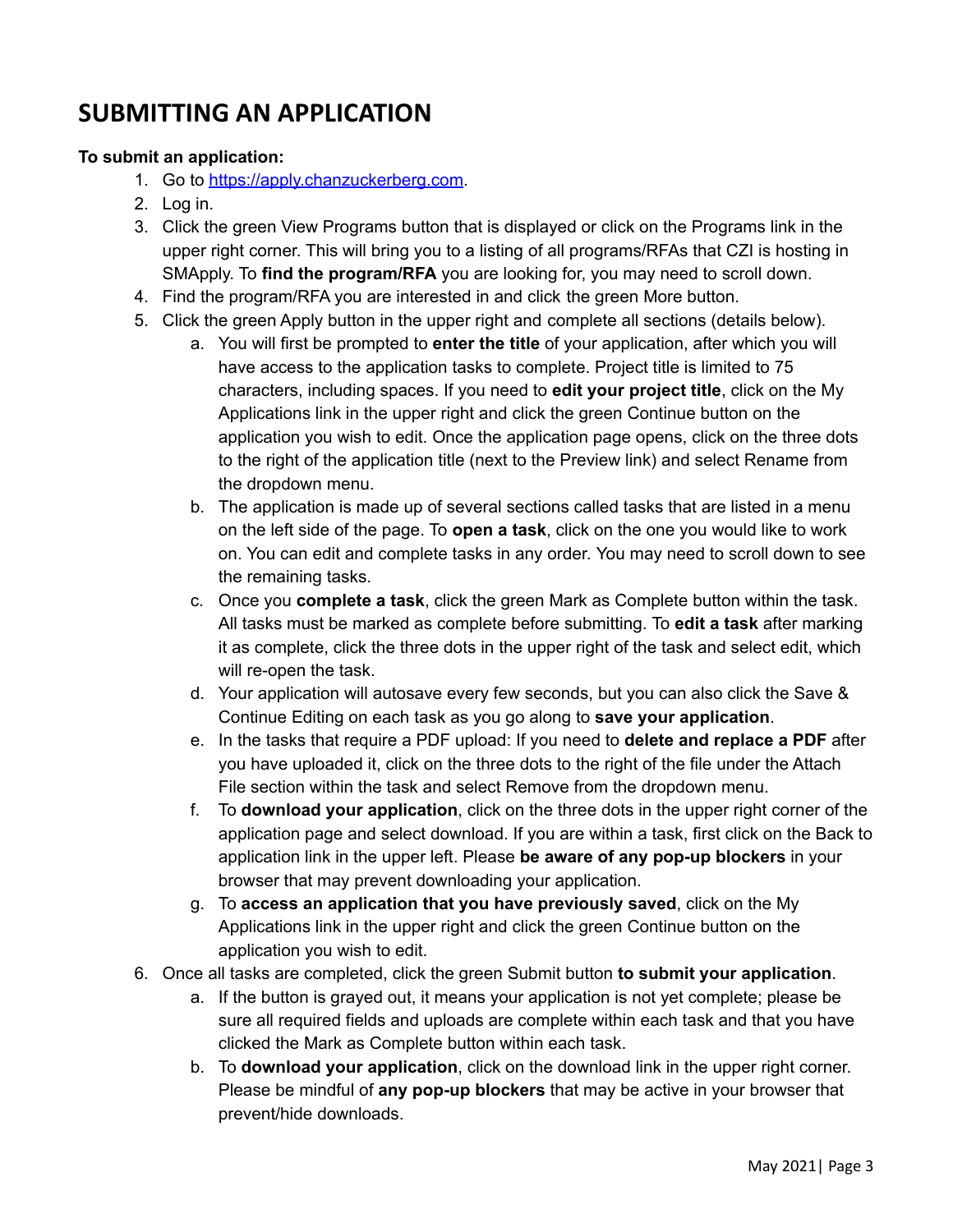- c. Review your application in the window (or in the PDF that you have downloaded). If you want to make changes, navigate back to your application and reopen/edit any tasks that need editing. **It is strongly recommended that you download your application as a PDF (instructions above in b.) to review your application before clicking submit.**
- d. Once you are **ready to submit**, click the green Submit Your Application button on the left side of the window. You will need to confirm your submission by clicking the green Submit button in the pop up window. **Once your application has been submitted, it cannot be edited. Please be sure that your application is complete BEFORE submitting**. If you inadvertently submit your application and it is before the deadline, please contact [sciencegrants@chanzuckerberg.com](mailto:sciencegrants@chanzuckerberg.com).
- 7. Once your application is submitted, you will **receive an auto-email** confirming submission within a few minutes. If you do not receive a confirmation email within a few minutes, please check your spam folder. If you still have not received your confirmation email, please email [sciencegrants@chanzuckerberg.com](mailto:sciencegrants@chanzuckerberg.com).
- 8. If you would like to view your application after you have submitted it, it can be accessed through the My Applications link in the upper right corner.

**The application consists of the following sections (called tasks in the grants portal):** Coordinating PI Details, Equal Opportunity & Diversity, Organization Details for Coordinating PI, Project Details, Imaging Core / Network Organization Details, Project Proposal, Budget Description, CVs for Coordinating PI and Co-PIs, and Letters of Commitment.

- <span id="page-12-0"></span>● **Coordinating PI Details:** Complete all fields in this task; **all fields are required.** The information entered should be for the Coordinating Principal Investigator (Coordinating PI), who will be the person submitting the application on behalf of the team. The Coordinating PI will be responsible for carrying out the project either by themselves or by managing the group collaboration; they will also serve as the administrative point of contact for CZI and any partners. Information about the Co-Principal Investigator(s) on the proposal should be entered where requested in the Project Details part of the application.
	- Name and email (auto-filled): To edit your name or email, please do so in your account information by clicking your name in the upper right corner and clicking My Account in the dropdown menu.
	- Degrees.
	- Organization, Title/Position, Department or equivalent.
	- Career status: Select early-career (faculty 0 to 6 years), mid-career (faculty 6+ to 10 years), or neither. **Note: Early- or mid- career status is not required to be eligible for this RFA.**
		- Early-Career Definition: In the context of this RFA, an early-career investigator is someone who has been in an independent faculty position (or equivalent) for zero to six years at the time of application, i.e. started their first independent position between July 20, 2015 and July 20, 2021.
		- Mid-Career Definition: In the context of this RFA, a mid-career investigator is someone who has been in an independent faculty position (or equivalent) for more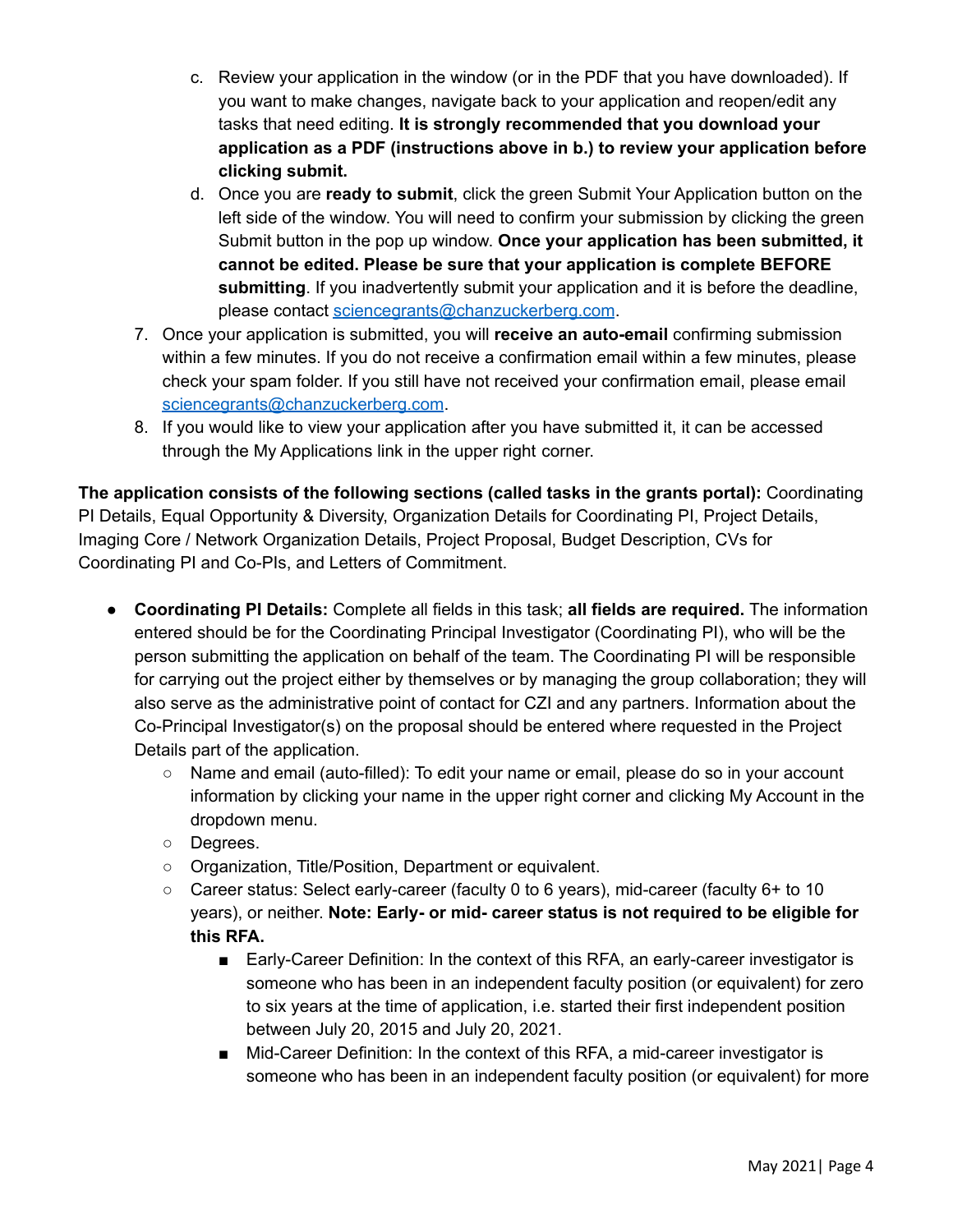than six to 10 years at the time of application, i.e. started their first independent position between July 20, 2011 and July 20, 2015.

- Short narrative biography of the Coordinating PI (maximum of 100 words).
- ORCID iD: Enter in format XXXX-XXXX-XXXX-XXXX. ORCID iDs are unique, digital identifiers that distinguish individual scientists and unambiguously connect their contributions to science over time and across changes of name, location, and institutional affiliation. ORCID iDs will be used to streamline reporting in our applications and grant reports to reduce the burden on grantees. For more information, please visit [https://orcid.org/register.](https://orcid.org/register) (Please contact us at [sciencegrants@chanzuckerberg.com](mailto:sciencegrants@chanzuckerberg.com) if you wish to opt out).
- **Equal Opportunity & Diversity:** CZI Science supports the science and technology that will make it possible to cure, prevent, or manage all diseases by the end of this century. Everyone is affected by disease, yet different communities are affected by or experience disease in different ways. Moreover, due to systemic barriers, the scientific enterprise itself is not a place where all voices and talents thrive. We believe the strongest scientific teams — encompassing ourselves, our grantees, and our partners — incorporate a wide range of lived experiences and perspectives that guide them to the most important unsolved problems. To enable our work, we incorporate diverse perspectives into our strategy and processes, and we also seek to empower community partners to engage in science.

We track demographic information associated with applications submitted to CZI in response to our open calls. Based on our learnings, we take steps to broaden or adjust our strategies to improve our reach and to help ensure members of underrepresented or marginalized groups in science are aware of CZI opportunities and able to apply. **Please note that answering all questions below is voluntary, and demographic information will not be used to make final grant funding decisions.** All responses will be shared only with limited personnel, who will use that information only for the purposes described in this paragraph.

If you have any additional questions about why we ask this, what we do with the data, or to share suggestions for improvement, please reach out to [sciencegrants@chanzuckerberg.com](mailto:sciencegrants@chanzuckerberg.com).

The information below may be entered for the Coordinating PI, who will be submitting the application on behalf of the team. **Please note that completing the below is voluntary, and demographic information will not be used to make final grant funding decisions.**

- What is your race/ethnicity? (optional)
- What is the year of your last academic degree? (optional)
- What is your gender? (optional)
- Are you transgender? (optional)
- Are you a member of the LGBTQ community? (optional)
- Do you have one or more disabilities? (optional)

The information below may be entered for the Co-Principal Investigators listed (if any) in the Project Details section. **Please note that completing the below is voluntary, and demographic information will not be used to make final grant funding decisions.** Please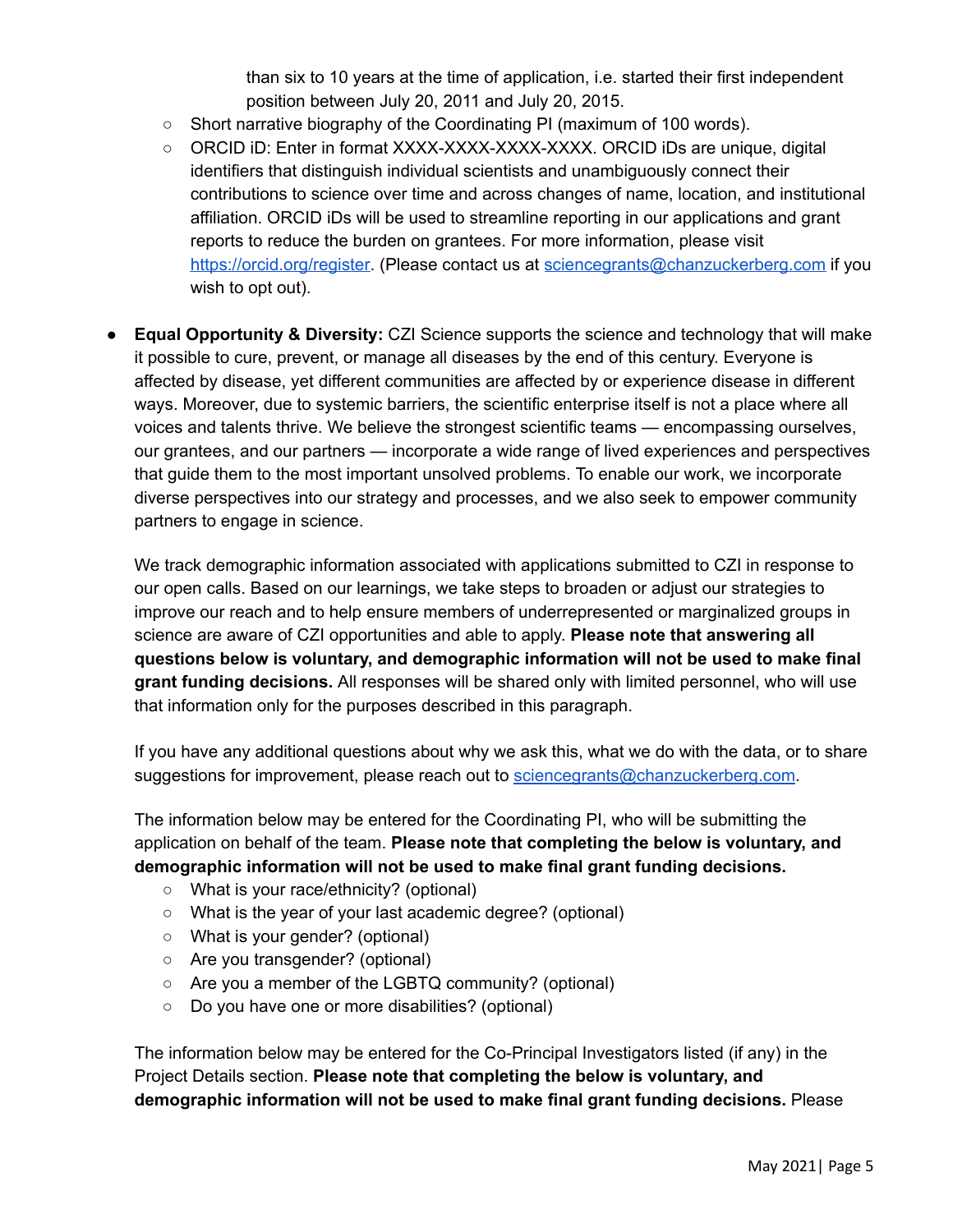also let your Co-Principal Investigators know if you choose to enter the below in case they object to your providing that information to CZI.

- Do any of the Co-Principal Investigators self-identify as one of the following? Woman, Man, Non-binary/Third gender, Prefer not to state, Prefer to describe (optional)
	- If yes, how many of the listed Co-Principal Investigators self-identify as one of the above gender identities? **Please do not include requested information on a per person basis; we are looking for aggregated information (optional)**
- Do any of the Co-Principal Investigators self-identify as one of the following? Two or More Races, Black and/or African American, Asian, White, Hispanic or Latinx, Middle Eastern or North African, Native Hawaiian or Other Pacific Islander, American Indian or Alaska Native, Prefer not to state, Prefer to describe (optional)
	- If yes, how many of the listed Co-Principal Investigators self-identify as one of the above race/ethnicities? **Please do not include requested information on a per person basis; we are looking for aggregated information (optional)**
- **● Organization Details for Coordinating PI:** Complete all fields in this task; **all fields are required.** The information entered should be for the organization of the Coordinating Principal Investigator (Coordinating PI), who will be the person submitting the application on behalf of the team. The Coordinating PI must be affiliated with the organization listed, and grant funds will be awarded to this organization, which will take responsibility for distributing funds to the institutions of the other team members.
	- Organization name/Street address/City/State/Country/Region/Website.
	- Type of organization (academic/non-profit, government, other).
	- Organizational/Administrative Contact: List the name and contact information for the administrative contact to discuss additional information needed, if selected for award.
		- First name, Last name, Title/Position, Email.
	- Signing Official: List the name and contact information for the person authorized to sign on behalf of your organization.
		- First name, Last name, Title/Position, Email.
	- Press Contact / Public Relations Official: List the name and contact information for the person to discuss press releases and media.
		- First name, Last name, Title/Position, Email.
	- [Institutional](https://apply.chanzuckerberg.com/protected/resource/eyJoZnJlIjogOTQ1ODEyNDksICJ2cSI6IDE2ODQ2Nn0/) Approval Form: Upload as a single PDF. This [form](https://apply.chanzuckerberg.com/protected/resource/eyJoZnJlIjogOTQ1ODEyNDksICJ2cSI6IDE2ODQ2Nn0/) should be reviewed and signed by a person authorized to sign on behalf of your organization agreeing to the stated institutional and investigator requirements and commitments on data, resource sharing, and publication policies, as well as endorsing/verifying your application materials and confirming their ability to receive funding for the proposal. In the event of an award, all funds will be awarded to the Coordinating PI institution as the prime institution, and the Coordinating PI institution will be responsible for ensuring compliance of all of the terms, including compliance of all partners/subcontract institutions. **These policies are non-negotiable. This form should only be signed if the organization is able to comply with the terms as stated.** While CZI does not require sign-off by all of your partner institutions, please refer to what your institution requires. **Note: digital signatures are permitted as long as the document is not encrypted or password-protected.**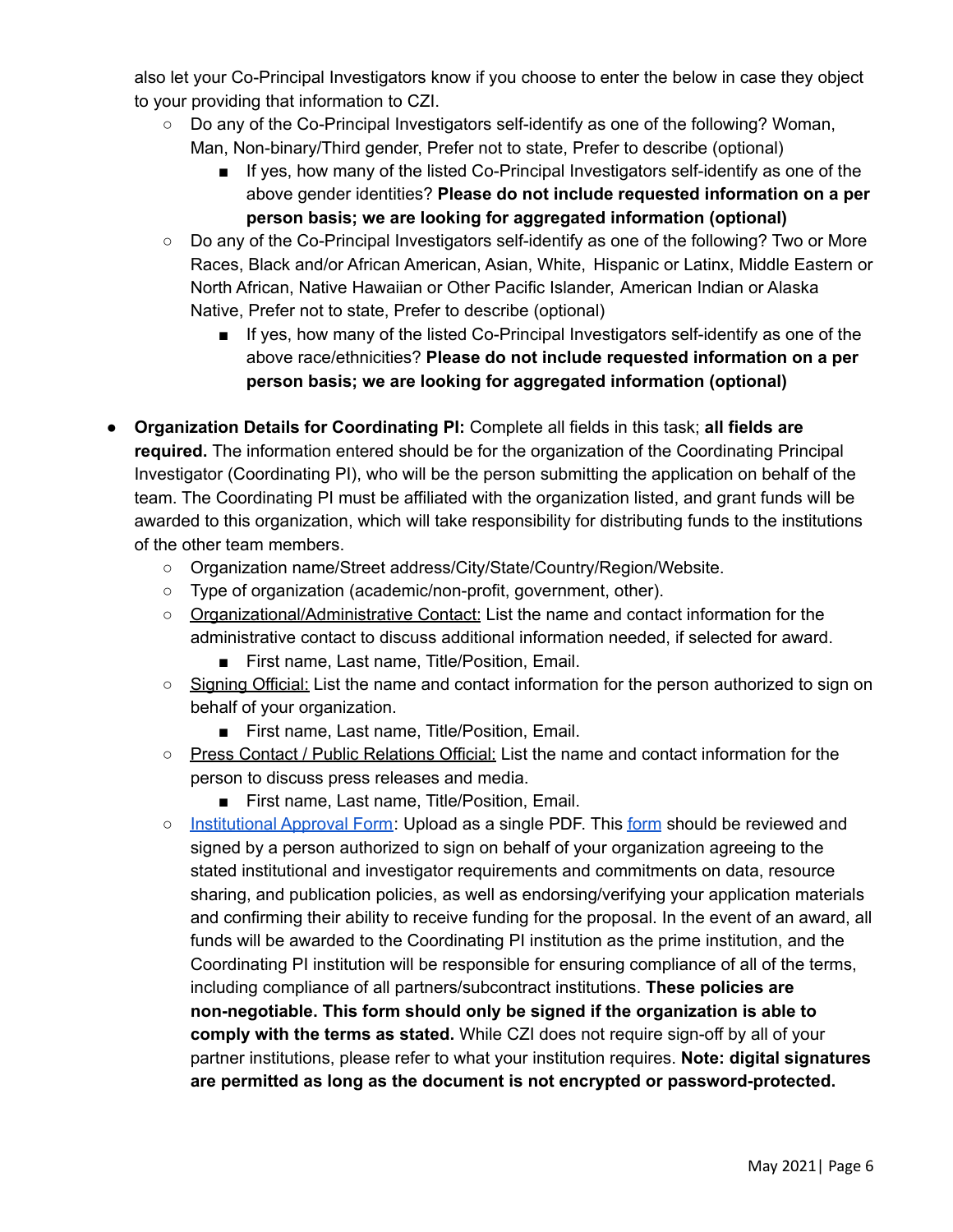- **Project Details:** Complete all fields in this task; all fields are required.
	- Project Title: Project title is limited to 75 characters, including spaces. If you need to edit your proposal title, navigate to your application summary page, click on the three dots to the right of the application title (next to the Preview link) and select Rename from the dropdown menu.
	- Project Purpose: Summarize your research project; limited to one sentence (maximum of 200 characters including spaces). Please use a third-person voice.
		- Example: *To develop a series of workshops to increase utilization of microscopy in biomedical research in the region.*
	- Abstract/Project Summary: Describe your project in brief (maximum of 250 words). Please use a third-person voice [\(example\)](https://chanzuckerberg.com/imaging/developing-an-advanced-bioimaging-core-in-latin-america/).
	- Milestones: Summarize the main milestones for your project (list format, maximum of 250 words).
	- Type of Project: Designate if the project is for: Building capacity, Fellowships, or Community building. Check all that apply. Definitions can be found in the [RFA](https://chanzuckerberg.com/rfa/expanding-global-access-bioimaging/) [announcement](https://chanzuckerberg.com/rfa/expanding-global-access-bioimaging/).
	- Amount Requested: Enter the amount requested per year (including indirect costs), as well the total budget requested for all years in USD (this number should be no more than \$200K for imaging cores and \$300K for network organizations), including indirect costs; these numbers should match those described in the Budget Description. Enter whole numbers only (no dollar signs, commas, or cents).
	- Co-Principal Investigators: Indicate the number of Co-Principal Investigators, not including the Coordinating PI. Complete the table with the following information for each Co-PI (maximum of two). **Do not include the Coordinating PI in this section**. You may need to use the scroll bar at the bottom of the table to scroll right to view and to complete all fields. Alternatively, you can tab to move through and complete the fields. For each Co-PI, please provide:
		- Co-PI name, Title/Position, Degrees, ORCID iD (format: XXXX-XXXX-XXXX-XXXX), Email, Career status
			- In the context of this RFA, an early-career investigator is someone who has been in an independent faculty position (or equivalent) for zero to six years at the time of application, i.e.started their first independent position between July 20, 2015 and July 20, 2021, and mid-career as someone who has been in an independent faculty role (or equivalent) for more than six to 10 years at the time of application, i.e. started their first independent position between July 20, 2011 and July 20, 2015.
		- Organization Name, Country, Website.
		- Type of organization (drop down menu: academic/nonprofit, government, other).
- **Imaging Core / Network Organization Details:** Complete all fields in this task as indicated. For the tabular questions, you may need to use the scroll bar at the bottom of the table to scroll right to view and to complete all fields. Alternatively, you can tab to move through and complete the fields. To add another row in a table, click the box at the end of the row.
	- Are you applying as an Imaging Core or Network Organization?
	- If Imaging Core: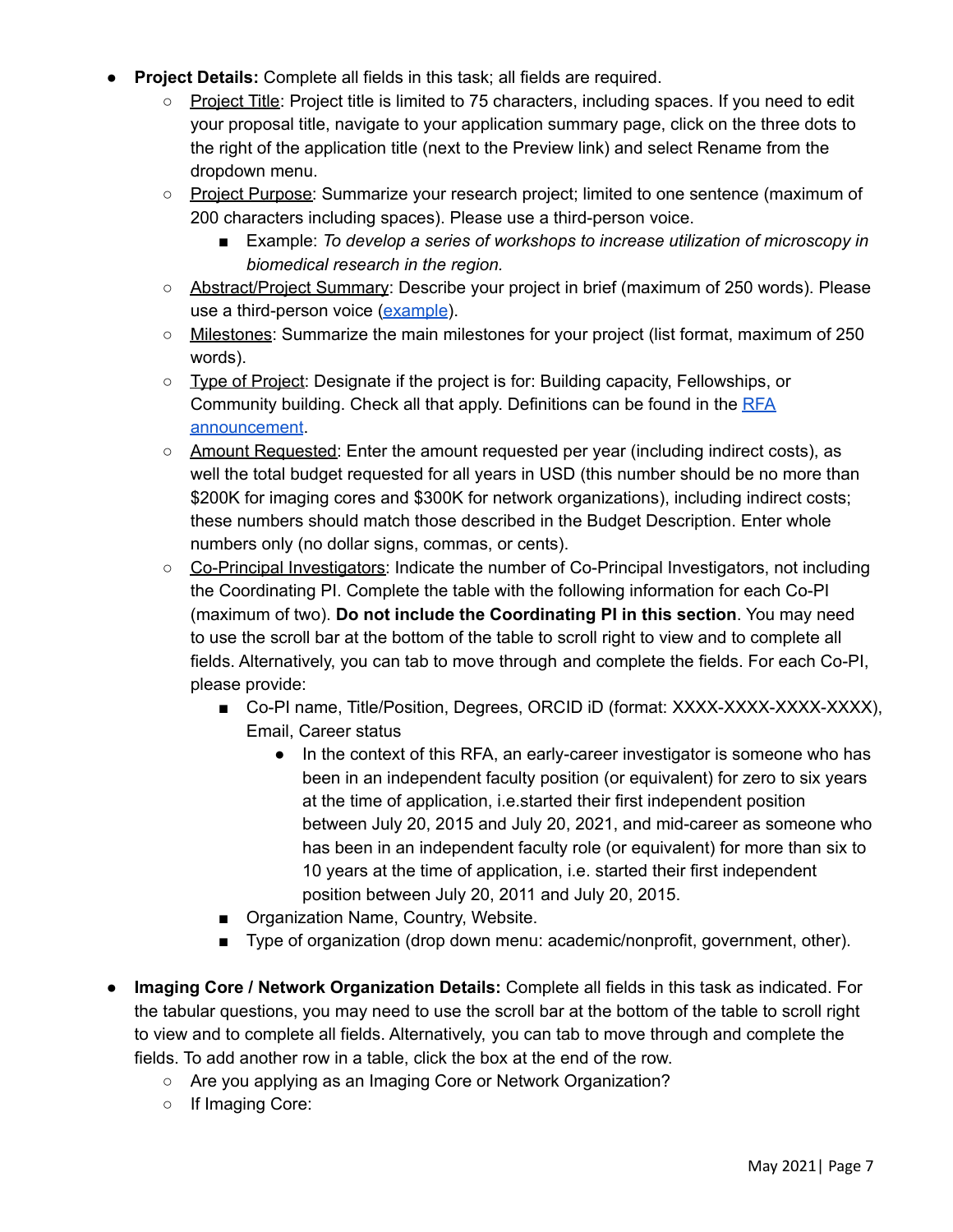- Core Type:
	- Select one: Service Provider, Research Center, Both, Other (please specify).
	- Does your core have the status of a National Facility (applicable in some countries in Latin America)? Yes/no/non-applicable
	- Does your core facility primarily concern (check all that apply): Optical microscopy; Electron microscopy; Medical imaging; Other (please specify)?

#### ■ Core Users:

- Enter the number of users for each category for 2019 and 2020:
	- number of labs using the core
	- number of individual core users
	- number of active individual users (who have used the facility for 20 hours or more throughout the year)
- Enter the percentage of users (out of total users) for each category for 2019 and 2020:
	- external (outside your organization) vs internal users
	- foreign users vs domestic users
- Major Imaging Systems: Enter the following (for up to 25). Modality (e.g. confocal), Model (e.g. LSM 980), Vendor (e.g. Zeiss), Quantity, Relative usage: "a few hours per week", "a few hours per day", "many hours per day", "nonstop". Enter N/A in all fields, if not applicable.
- Image Processing and Data Analysis Capacity:
	- Does your imaging core have a dedicated image analyst?
	- Does your core provide support in image processing and data analysis?
	- List the names of the major image analysis software you offer to your core users.
- Personnel: Enter the number of people working in the core: Employees (not including postdoctoral scientists and grad students), Postdoctoral scientists, and Graduate students, and whether they are full-time or part-time. Enter zero (0) if there are none in a category.
- Outreach Activities: List any outreach activities your core has organized or participated in to train and educate users outside your organization on the role of bioimaging in advancing biomedical science. Such activities may include workshops and conferences.
- Overall Imaging Core Budget: Enter the following for the overall Imaging Core budget for 2019 and 2020: 1) total budget expenses (in USD); 2) the percent for personnel; 3) the percent for equipment maintenance.
- **○** If Network Organization:
	- Region: Which regions does this organization represent?
	- Website: Please provide your network organization's website address.
	- Partnerships: Is your organization a member of Global Bioimaging or another global community organization?
	- Members: How many members does your organization have?
	- Organization Age: What year was your organization established? Enter 0 if you are in the process of registering.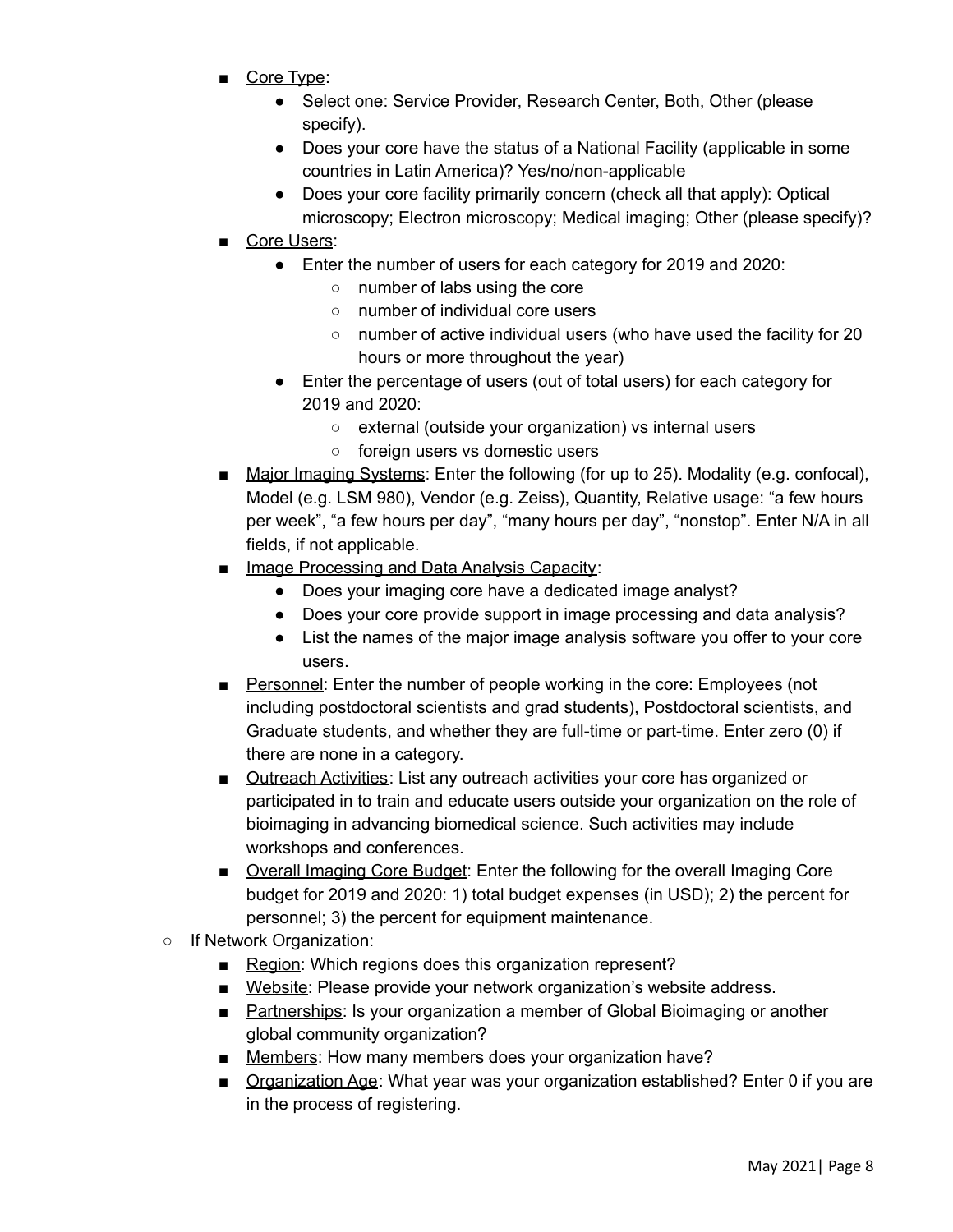- Founders: List the founders of your network organization (up to 5): 1) Name, 2) Country of residence, 3) Position in the country of residence
- Community Activities: List the major community fostering activities your network organization has done in the past: Workshops, Member meetings, Standards development, Other (please specify). Enter n/a if not applicable.
- For both Imaging Cores and Network Organizations:
	- Financial Support: Please enter N/A if any of the following funding categories do not apply. "Current year" refers to funding for the 2021 calendar year.
		- Active Grant Support: Enter (up to 15): 1) Funding agency, 2) Grant number, 3) Funding start date (format as mm/dd/yy), 4) Funding end date (format as mm/dd/yy), 5) Funding for current year (in USD), 6) Total funding (in USD).
		- Pending Grant Support (grants applied for and awaiting decisions): Enter (up to 15): 1) Funding agency, 2) Funding start date (format as mm/dd/yy), 3) Funding end date (format as mm/dd/yy), 4) Funding for first year (in USD), 5) Total funding (in USD).
		- Institutional Support: Enter (up to 15): 1) Source, 2) Funding start date (format as mm/dd/yy), 3) Funding end date (format as mm/dd/yy), 4) Funding for current year (in USD).
		- Other: Enter (up to 15): 1) Source, 2) Funding start date (format as mm/dd/yy), 3) Funding end date (format as mm/dd/yy), 4) Funding for current year (in USD).
		- *For Imaging Cores only:* Recharge/Users Fees: Enter the amount collected in 2019 and 2020 (in USD). Enter "0" if there are none.
- **Project Proposal:** Upload your project proposal as a single PDF. U.S. letter-sized is required with Arial 11 points or larger font and margins at least one-half inch (top, bottom, left, and right) for all pages. Include the following sections:
	- Proposal Body: (maximum of 2,500 words, which includes 250 words for the Abstract)
		- Abstract: Copy your Abstract/Project Summary entered in the Project Details section here.
		- Background: Describe the state of imaging in your country/region, main challenges in helping the advancement of biomedical sciences through expanded access to imaging expertise and instrumentation in your region, and outline the challenge/s you aim to address in this proposal.
		- Project Goals: Detail the goals of the project.
		- Significance: Describe how your proposal will help expand access to bioimaging expertise and instrumentation for biomedical scientists in your local area and region, and promote the role of imaging science in advancing biomedical sciences.
		- Project Plan: Describe clearly the strategy to be employed, main milestones, expected outcomes, deliverables, and associated timeline.
	- Figures (optional): Limited to two pages, inclusive of legends. Figure legends do not count towards the word count.
	- References Cited in your Proposal: No word/page limit; include complete source references.